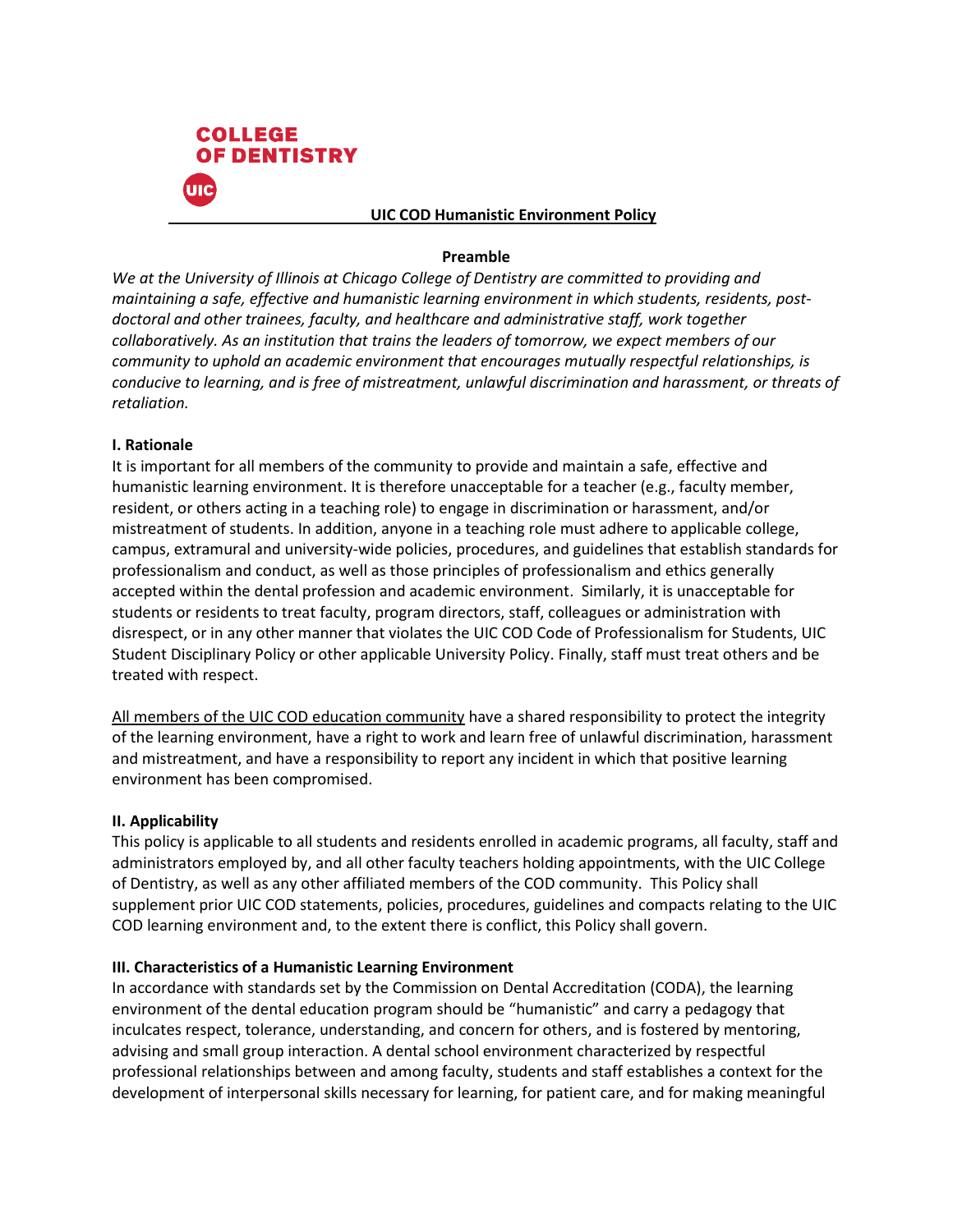contributions to the profession. $<sup>1</sup>$ </sup>

# **IV. COD Interpersonal Relationships:**

Responsibilities of all COD community members. Faculty, students, residents and staff have a responsibility in creating and maintaining a positive learning environment by:

- 1. Complying with all applicable policies, procedures, and guidelines establishing expectations for professionalism and other standards of conduct
- 2. Attending, being prepared and on time for, and participating in all work, academic and clinical activities and learning experiences consistent with the expectations of the, department, College, and/or experiential site
- 3. Respecting all individuals, without regard to race, color, religion, sex, national origin, ancestry, age, order of protection status, genetic information, marital status, disability, sexual orientation, gender identity, or unfavorable discharge from the military or status as a protected veteran
- 4. Seeking out, accepting and learning from feedback, in a respectful and receptive manner
- 5. Seeking clarification on what does and does not constitute mistreatment
- 6. Demonstrating/modeling the professional virtues of compassion, integrity, courage, temperance and altruism
- 7. Maintaining high professional standards in all interactions
- 8. Complying with the policies, procedures and guidelines related to claims of unlawful discrimination, harassment, mistreatment and retaliation, and understanding how those claims may be reported
- 9. Reporting and encouraging the reporting of mistreatment by those who witness or experience it.

# **V. Additional Responsibilities of Faculty:**

The role of the faculty is to create an environment that facilitates learning by ensuring responsibility and accountability; demonstrating respect for students as individuals and adhering to their proper roles as intellectual and practice guides and counselors; making every reasonable effort to foster honest academic/professional conduct; ensuring that their evaluations of students accurately reflect each student's abilities; respecting the boundaries of the relationship between faculty and student; and avoiding any exploitation, harassment, discrimination and/or mistreatment of the student. As such, teachers, in addition to the above expectations, must:

- 1. Ensure the quality of all components of the students' education programs
- 2. Nurture students' intellectual, professional and personal development and achievement of academic excellence
- 3. Support students' wellbeing
- 4. Refuse to tolerate abuse or exploitation of students
- 5. Refuse to engage in or tolerate reprisals or retaliation of any kind as a result of a good faith report of mistreatment
- 6. Take responsibility for students assigned to one's course or rotation , and ensure a safe, fair, supportive, unbiased learning environment that respects each student's physical and social boundaries and encourages their development as health care professionals
- 7. Assign tasks to students based on their knowledge, skills, and experience
- 8. Provide supervision and appropriate remediation when students are not adequately prepared
- 9. Provide feedback to students in a timely, constructive, respectful, personalized and unambiguous manner.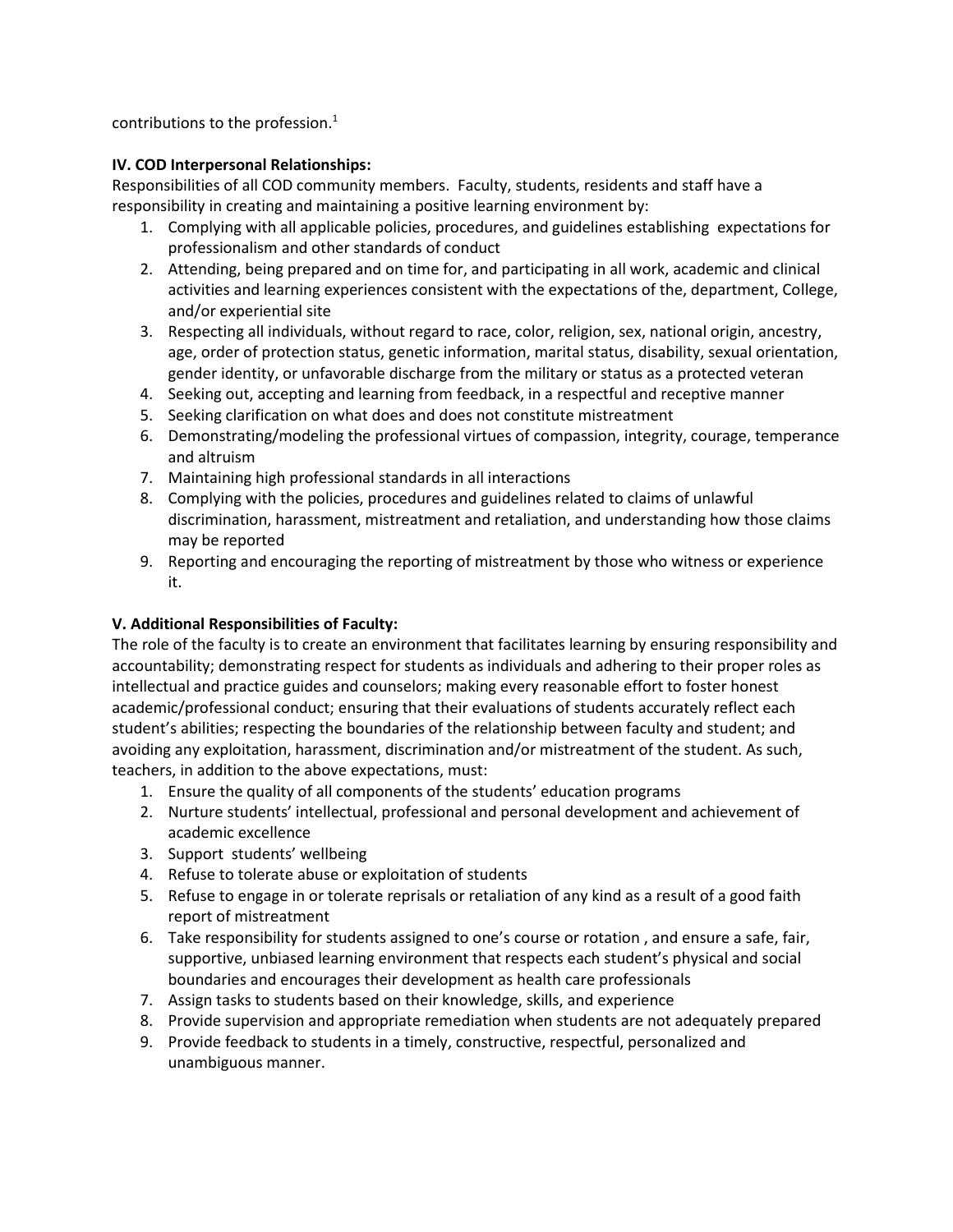#### **VI. Academic Discourse:**

Vigorous academic discourse and the conflict of ideas are integral to an academic environment of openness, so long as they are conducted in a civil and respectful way. Asking and answering questions as a means to stimulate critical thinking and draw out ideas and underlying assumptions is also critical to the academic environment, but can and should be done in a respectful manner. In addition, constructive feedback about performance is crucial to the educational process and professional development. Some feedback may be critical, harsh, or even discouraging. It is not uncommon to at times feel embarrassed or uncomfortable when mistakes are made, questions are answered incorrectly, or one is not adequately prepared for a required activity. However, not every behavior or action to which a person responds with stress or emotional discomfort is considered mistreatment. Each individual should reflect on each such situation and consider not just his/her personal reaction or response, but also the actions of others in light of any legitimate concerns for patient safety, circumstances surrounding the situation, and the possible learning objectives of the experience. In general, actions taken in good faith and done in a respectful and constructive manner to assess or develop knowledge/skill, and/or to correct unacceptable performance/behavior are not considered mistreatment.

Mistreatment arises when behavior denigrates the dignity of others and unreasonably interferes with the learning process/environment, whether that behavior is experienced or observed. Publicly humiliating, physically harming, exploiting and/or subjecting an individual to unwanted sexual advances are all examples of mistreatment.

## **VII. Reporting Mistreatment & Other Learning Environment Concerns:**

Anyone who experiences or witnesses an incident of mistreatment is encouraged to make a report utilizing the online Report Form, or any other method described in the Reporting Process Schematic. The reporting can be submitted anonymously. Any retribution for good faith reporting of mistreatment is strictly forbidden by this policy.

Commission on Dental Accreditation (CODA) Accreditation Standards for Predoctoral Dental Education Programs, Educational Environment p. 13[, http://www.ada.org/~/media/CODA/Files/pde.pdf?la=en](http://www.ada.org/~/media/CODA/Files/pde.pdf?la=en)

## v.4.20.18

Approved by the College of Dentistry Faculty on April 20, 2018 Approved by the College of Dentistry Executive Committee on February 14, 2018